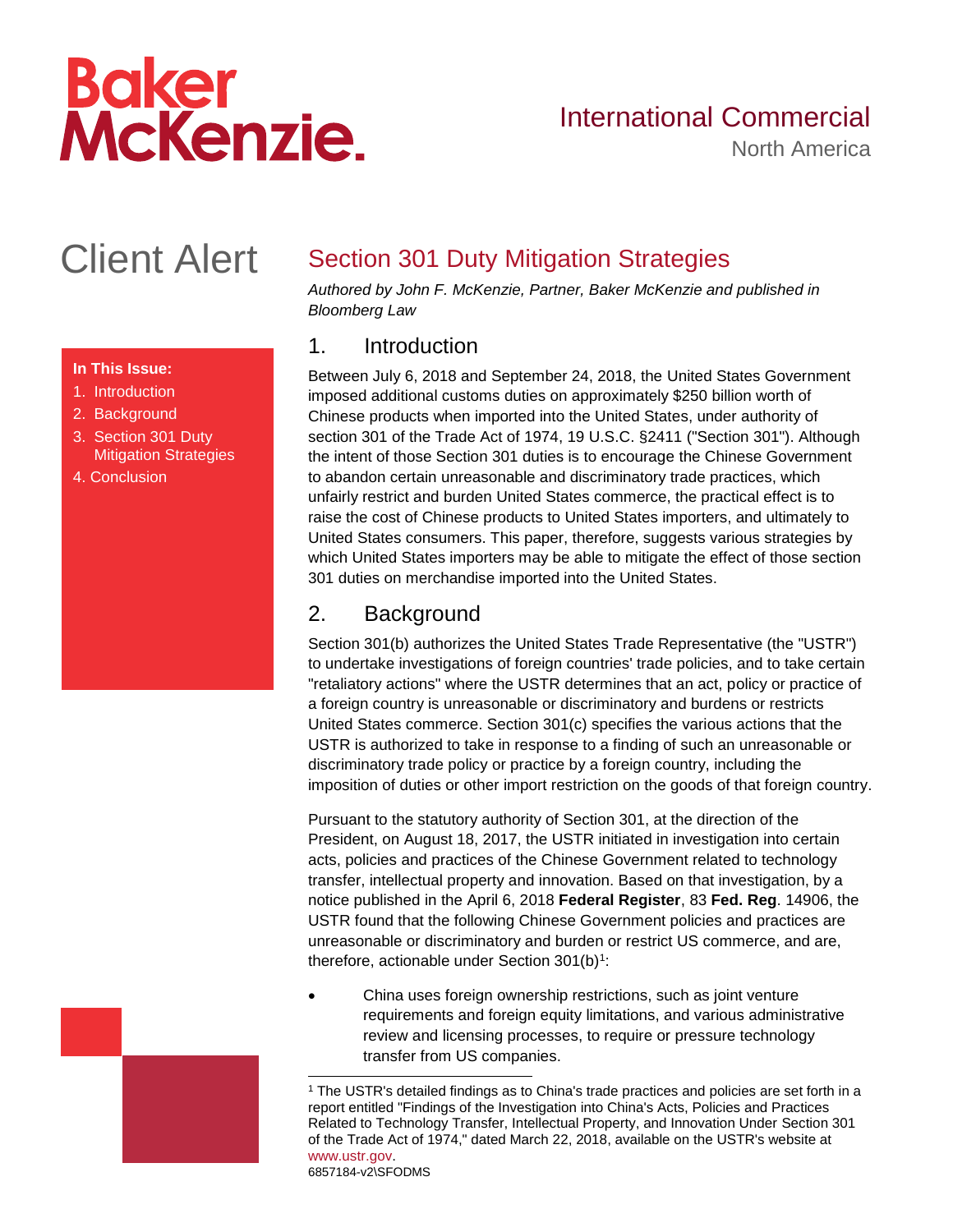

- China's regime of technology regulation forces US companies seeking to license technologies to Chinese entities to do so on non-market based terms favorable to Chinese recipients
- China directs and unfairly facilitates the systematic investment in and acquisition of US companies and assets by Chinese companies to obtain cutting-edge technologies and intellectual property, and generate the transfer of technology to Chinese companies.
- China conducts and supports unauthorized intrusions into, and theft from, the computer networks of US companies to access their sensitive commercial information and trade secrets.

Based on those findings, the USTR proposed the imposition of additional 25% *ad valorem* duties on a list of products, identified by 6 digit tariff classification number on the Harmonized Tariff Schedule of the United States ("HTSUS"), amounting to approximately \$34 billion worth of products imported from China into the United States. After publication of that notice, and a public hearing and comment period, the USTR published the final list of products subject to that "first round" of Section 301 duties on June 20, 2018. *See* 83 **Fed. Reg**. 28710. Chinese products included on the final "first round" list became subject to the additional 25% *ad valorem* duties when imported on or after July 6, 2018.

The imposition of the Section 301 duties on the Chinese products included on that "first round" list did not result in a change in Chinese Government practices and policies found to be unreasonable and discriminatory in the USTR's investigation<sup>2</sup>. Instead, as part of an escalating "trade war" between the United States and China, the two additional lists of Chinese products have been subject to Section 301 duties. Specifically, a "second round" list of Chinese products, corresponding to approximately \$16 billion in imported products, became subject to additional 25% *ad valorem* duties on August 23, 2018. A "third round" list of Chinese products, corresponding to approximately \$200 billion worth of imports, became subject to additional 10% *ad valorem* duties on September 24, 2018<sup>3</sup> . *See* 83 **Fed. Reg.** 40823 (August 16, 2018) and 83 Fed. Reg. 47974 (September 21, 2018).

 $2$  To the contrary, in "retaliation" against the United States Government's imposition of those Section 301 duties on Chinese products, the Chinese Government imposed corresponding additional duties on a comparable volume (by value) of products imported into China from the United States.

<sup>&</sup>lt;sup>3</sup> The Section 301 duties on products included on that "third round" list were scheduled to increase from 10% to 25% on January 1, 2019. The effective date of the increase in the duty rate on the products on the "third round" list has, however, been deferred to March 2, 2019, pending the outcome of current trade negotiations between the United States and China. *See* 83 **Fed. Reg.** 65198 (December 19, 2018).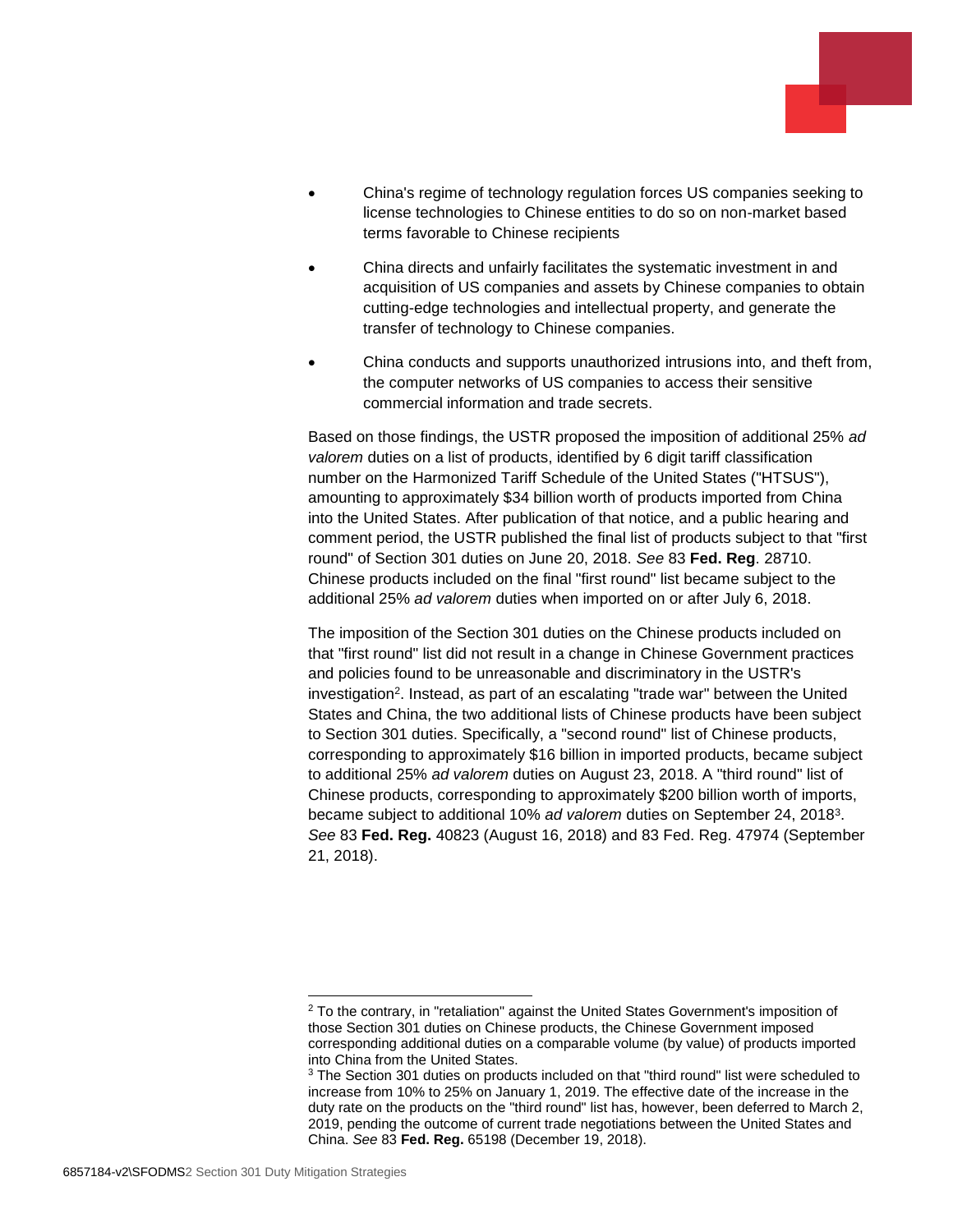### <span id="page-2-0"></span>3. Section 301 Duty Mitigation Strategies

#### (a) Product Classification Analysis

Although approximately \$250 billion worth of Chinese products are now subject to Section 301 duties (either at the 25% rate or the 10% rate), there are a large number of Chinese products, corresponding to approximately \$267 billion worth of imports into the United States, that are **not** subject to those Section 301 duties. As noted above, the products that are subject to the Section 301 duties are identified by 6 digit HTSUS number in the Annexes to the various **Federal Register** notices imposing those Section 301 duties. Accordingly, importers that believe that the products that they import from China may be subject to Section 301 duties should review the classification for United States Customs purposes of those products. At least for some companies that import products from China which heretofore have been eligible for duty-free importation into the United States (i.e., zero rated), as a practical matter those products may not have been subject to a rigorous and detailed customs classification analysis. In those circumstances, importers may be well advised to reconsider the classification of the imported products in question, as reclassification, if warranted, may resulting in moving the imported products into a HTSUS subheading that is not currently subject to Section 301 duties<sup>4</sup>.

#### (b) Product Exclusion Process

In imposing the Section 301 duties on the "first round" and "second round" lists of products imported from China, the USTR created a process by which importers and other interested parties could petition for the exclusion of their specific products from those Section 301 duties. The **Federal Register** notices establishing the procedures for submitting product exclusion petitions identify the following factors that will be considered by the USTR in making decisions to grant or deny those petitions.

- Whether the particular product is available only from China, or whether there are comparable products available in the United States or from third countries.
- Whether the imposition of additional duties on the particular product would cause severe economic harm to

l <sup>4</sup> Under section 484 of the Tariff Act of 1930, **as amended**, 19 U.S.C. § 1484, importers are subject to a statutory duty of "reasonable care" in the classification of imported merchandise. That duty of "reasonable care" implies classification of the imported merchandise with reference to: (i) the specific terms of the Harmonized Tariff Schedule of the United States; (ii) the General Rules of Interpretation; (iii) the various Section and Chapter Notes to HTSUS; (iv) the Explanatory Notes to the Harmonized Commodity Description and Coding System, published by the World Customs Organization; and (v) various classification rulings issued by US Customs & Border Protection.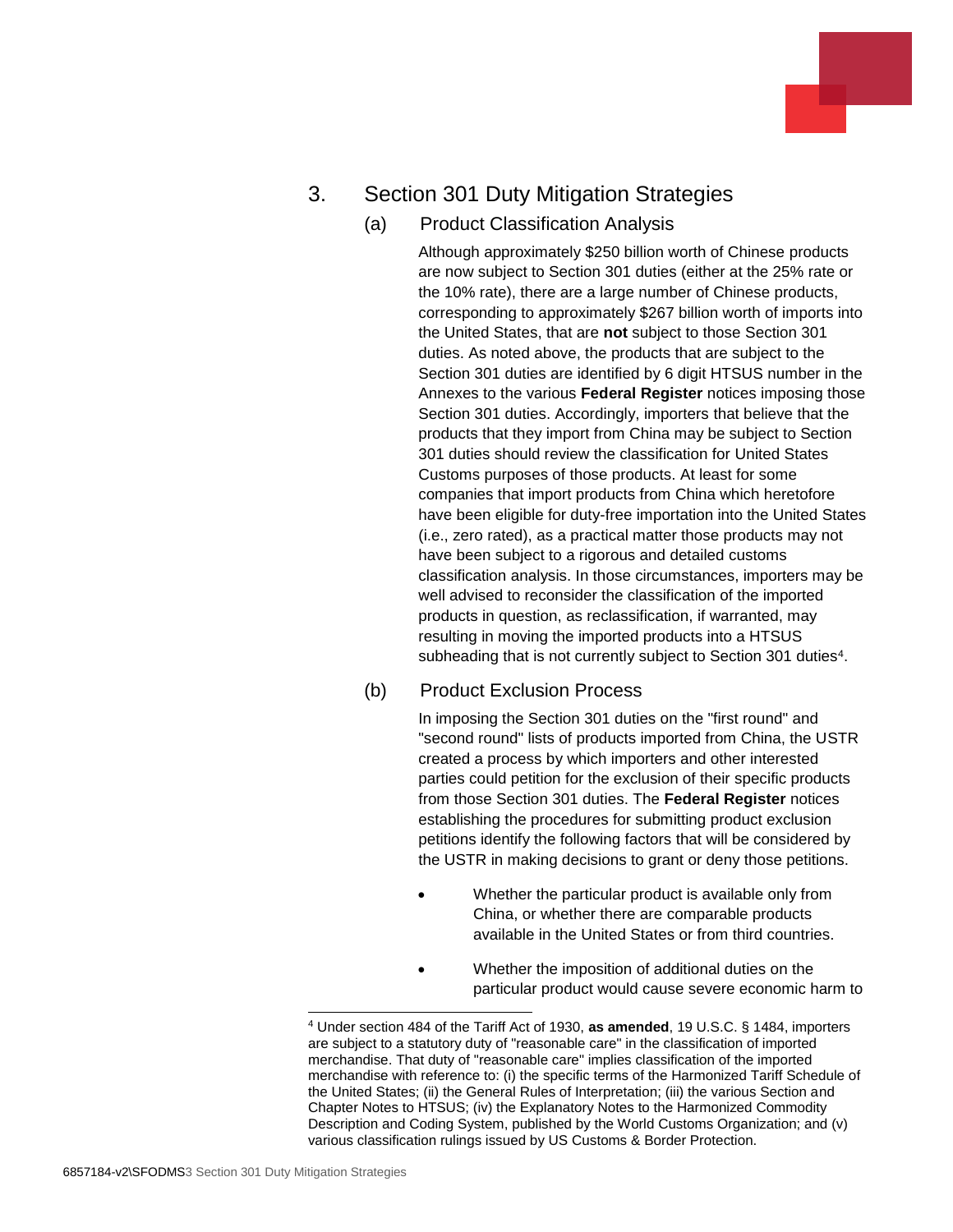

the particular importer requesting exclusion or to other United States interests.

- Whether the particular product is strategically important or related to the "Made in China 2025" Chinese Government industrial program.
- The ability of US Customs & Border Protection ("CBP") to administer the exclusion of the particular product.<sup>5</sup>

A further factor that may be particularly relevant is the source of the imported products from China. Thus, if the products are manufactured and supplied to the United States importer by its wholly-owned subsidiary in China, the unreasonable and discriminatory trade practices and policies to which the USTR's Section 301 investigation was directed would not be implicated, as the United States importer would then have been able to make a direct foreign investment in China, and to transfer manufacturing technology to that Chinese entity, without being subject to the foreign investment restrictions or forced technology transfer requirements which the USTR found to be unreasonable and discriminatory, burdening or restricting United States commerce.

The period for submitting product exclusion petitions for products on the "first round" list closed on October 9, 2018; the period for submitting product exclusion petitions for products on the "second round" list closed on December 18, 2018. For products on the "first round" list, approximately 10,000 product exclusion petitions were submitted by importers and other interested parties. On December 21, 2018, the USTR announced the approval of approximately 1,000 of those exclusion petitions, with another 1, 250 exclusion petitions being denied. The USTR's notice indicates that decisions on the additional exclusion petitions with respect to the "first round" list, as well as the exclusion petitions filed with respect to the "second round" list, will be published periodically, as the USTR works through the backlog of pending petitions. *See* 83 **Fed. Reg.** 67463 (December 28, 2018).

Products for which exclusive petitions have been approved by the USTR are excluded from the Section 301 duties for a period of one year from the effective date of the Section 301 duties (i.e., July 6, 2018 for products included on the "first round" list). It is apparently assumed that that one year exclusion period will provide United States importers and manufacturers that are

<sup>5</sup> *See* 83 **Fed. Reg.** 32181 (July 11, 2018) (product exclusion petitions for the "first round" list); 83 **Fed. Reg.** 47236 (September 18, 2018) (product exclusion petitions for the "second round" list).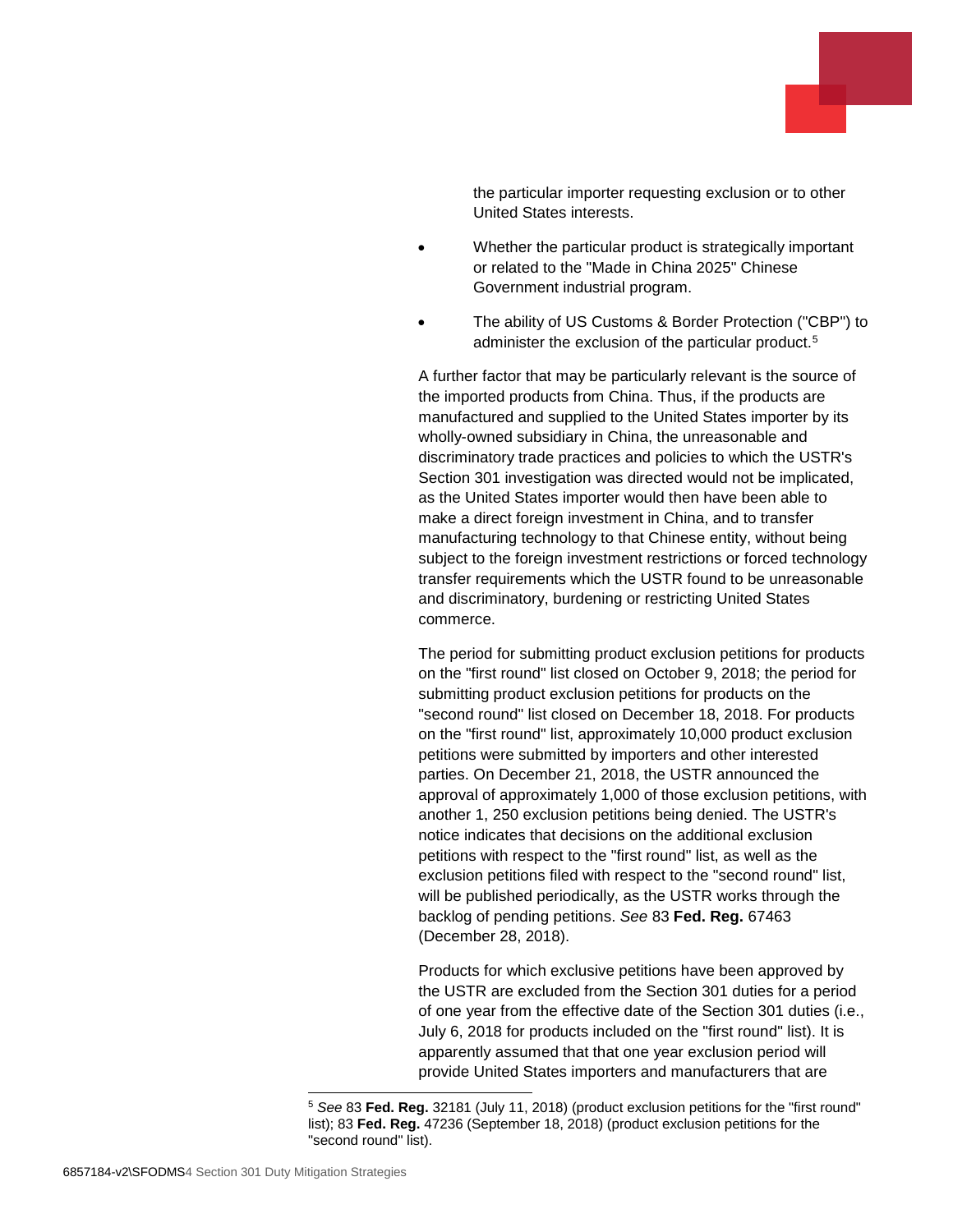dependent upon Chinese suppliers for key products, parts and components sufficient time to identify and qualify alternative (non-Chinese) sources of supply.

To date, no notice of procedures for submitting petitions for the exclusion of specific products from the "third round" list has been published by the USTR. It is, however, anticipated that, if and when the Section 301 duties on the products on that "third round" list increase from 10% to 25% (i.e., on March 2, 2019), the USTR will establish a product exclusion petition procedure comparable to the procedures established for the exclusion of particular products from the "first round" list and the "second round" list. Importers affected by the Section 301 duties on the products included on that "third round" list should carefully consider the submission of product exclusion petitions when the procedure is created, as the December 21, 2018 USTR announcement shows that the standard for excluding particular products from the Section 301 duties may not be insurmountable.

#### (c) Alternative Sources of Supply

The Section 301 duties apply to those products for which China is the country of origin, under United States country of origin marking rules under section 304 of the Tariff Act of 1930, 19 U.S.C. §1304, and implemented by Part 134 of the CBP Regulations, 19 C.F.R. Part 134. A stated objective of United States trade policy officials is to reduce supply chain dependence on China, and throughout the public hearings conducted by the USTR on the imposition of Section 301 duties, questions posed by USTR officials to importers were focused especially on the following:

- Are the products that you currently import from China available from sources in countries other than China?
- How difficult would it be, and how long would it take, for you to shift the manufacture and/or procurement of the products that you currently import from China to another location outside of China?

Thus, if a United States importer is able to shift its source of supply of products from a vendor in China to a vendor located in another country, the Section 301 duties may become moot. It must, however, be emphasized that the products procured from a third country source must, in fact, qualify as products of that third country (or some country other than China) to be outside of the scope of the Section 301 duties. Transshipping Chinese origin products through a third country, or shipping products to a third country for processing that amounts to no more than "simple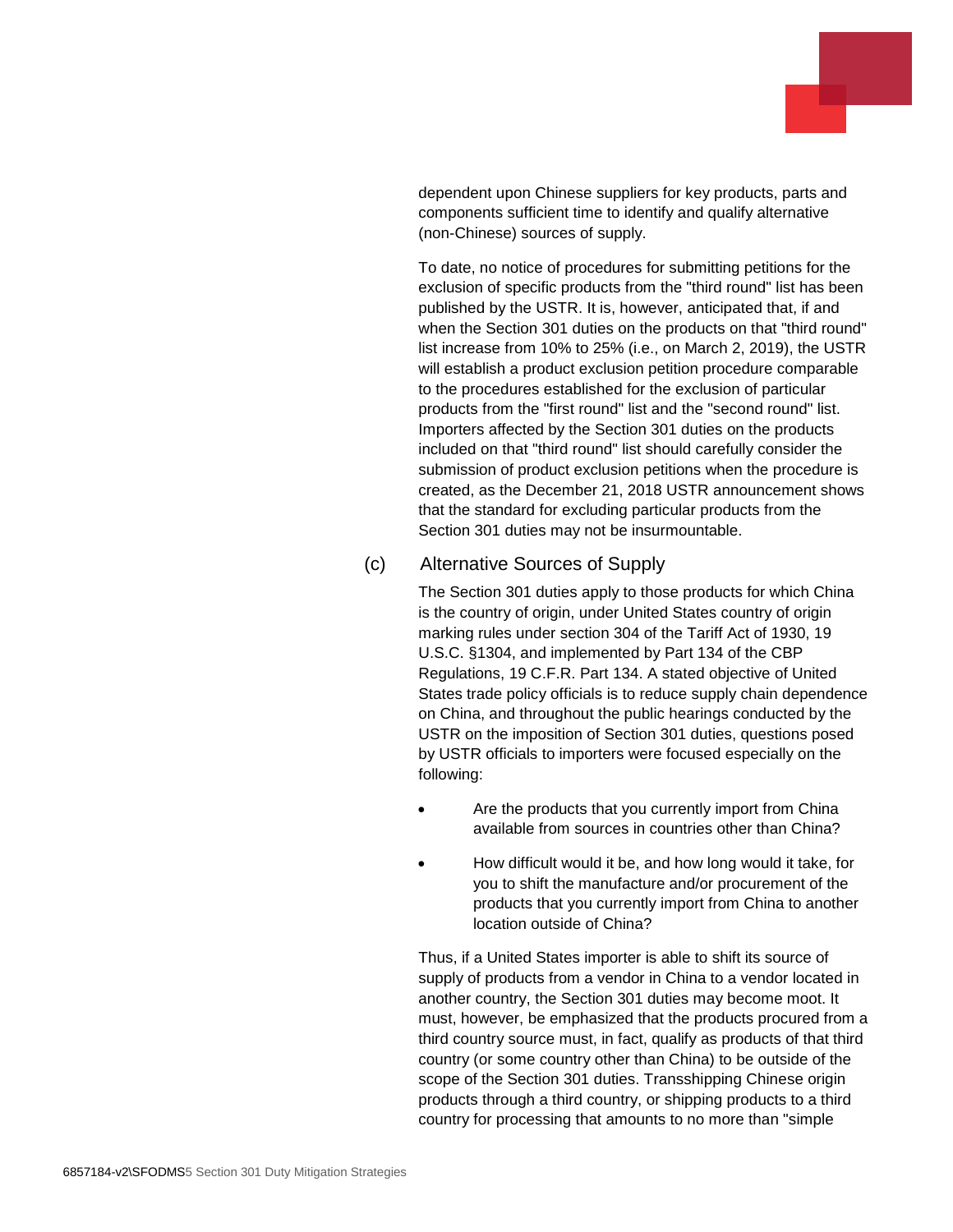

assembly" will **not** be sufficient to change the country of origin of those products.<sup>6</sup> In those circumstances, even if the products are shipped from the third country directly to the United States, the products must be marked and declared as "products of China", and, if included on one of the three lists of sanctioned Chinese products, they will be subject to the Section 301 duties when imported into the United States<sup>7</sup>.

#### (d) Third Country Assembly

United States companies that import from China complex products assembled from a variety of parts, components, materials and subassemblies should consider the possibility of performing (or having performed) final assembly of those complex products in a third country. If the final assembly operations performed in the third country are sufficient to constitute a "substantial transformation" of the Chinese origin parts, components, materials and/or subassemblies from which the final product is assembled, then the country of origin of the final product will be that third country, and the Section 301 duties will **not** be applicable (even if the majority of the parts, components, etc. used in the final product are of Chinese origin). Thus, section 134.1(b) of the CBP Regulations, 19 C.F.R. §134.1(b), provides that the "country of origin" of an imported product:

> means the country of manufacture, production or growth of any article of foreign origin entering the United States. Further work or material added to an article in another country must effect a substantial transformation in order to render such other country the country of origin within the meaning of this part.

In pursuing this Section 301 duty mitigation strategy, the critical issue is whether the assembly or processing activity in the third country is sufficient to constitute a "substantial transformation" of

<sup>6</sup> Section 102.1(o) of the CBP Regulations, 19 C.F.R. § 102.1(a) defines "simple assembly" as, "the fitting together of five or fewer parts all of which are foreign (excluding fasteners such as screws, bolts, etc.) by bolting, gluing, soldering, sewing or by other means without more than minor processing." Even assembly processes that involve more than "simple assembly," as defined in that section 102.1(o) of the CBP Regulations may not meet the "substantial transformation" standard for country of origin purposes. <sup>7</sup> Incorrectly declaring the country of origin of imported merchandise for the purpose of avoiding Section 301 duties may constitute "customs fraud" under section 592 of the Tariff Act of 1930, as amended, 19 U.S.C. §1592. A fraudulent violation of section 592 is subject to a civil penalty in an amount equal to the total value of the imported merchandise. For purposes of section 592, the CBP Regulations define 'fraud' as follows: "A violation is determined to be fraudulent if a material false statement, omission or act in connection with the transaction was committed (or omitted) knowingly, i.e., was done voluntarily and intentionally, as established by clear and convincing evidence." 19 C.F.R. Part 171, Appendix B,  $\P$  (C)(3).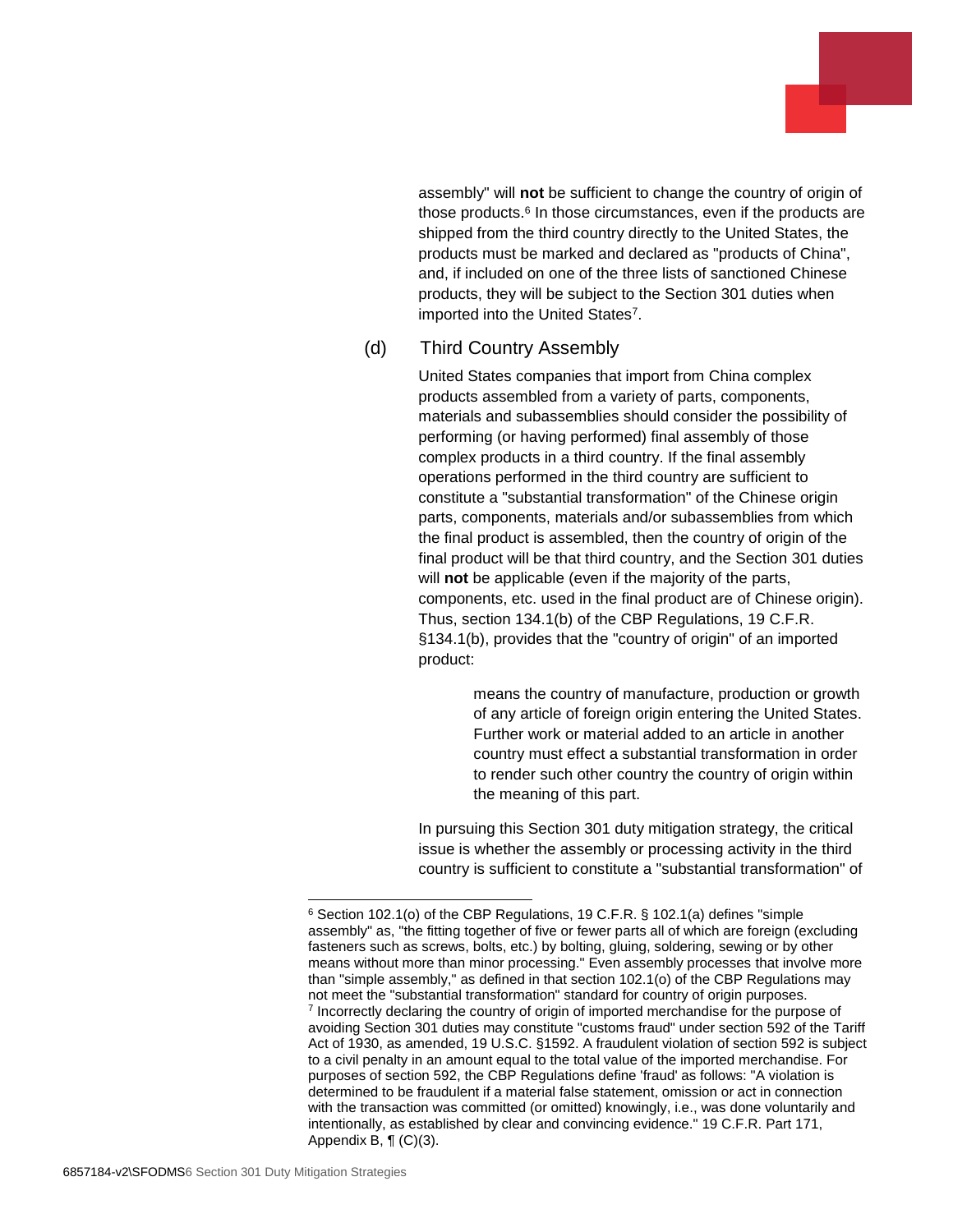that product. A product assembled from various parts and components will be deemed to have undergone a "substantial transformation" if, as a result of a manufacturing or assembly process, it has been transformed into a new and different article of commerce with a name, character or use distinct from that of the parts and components from which it was so transformed. *See* 19 U.S.C. § 2518 (country of origin standard for purposes of the Trade Agreements Act of 1979); 19 C.F.R. § 134.35. The application and interpretation of that subjective "substantial transformation" standard is informed by a series of country of origin rulings issued by CBP, under the country of origin marking rules of section 304 of the Tariff Act of 1930, and the U.S. Government procurement rules of the Trade Agreements Act of 1979. In determining whether a manufacturing or assembly operation results in such a "substantial transformation" in a particular case, CBP examines the totality of circumstances surrounding the manufacturing or assembly process, including:

- The complexity of the manufacturing or assembly process.
- The number of worker hours required to perform the manufacturing or assembly process, and the level of skill and training required by workers to perform that process.
- Whether complex and sophisticated equipment is used in the manufacturing or assembly process.
- The number of discrete steps required to complete the manufacturing or assembly process.
- The cost of labor and materials used in the manufacturing or assembly process, in relation to the overall cost of labor and materials used in all countries for the complete manufacture and assembly of the products (i.e., the local value added).
- Whether individual components (e.g., of Chinese origin) lose their individual identities through the manufacturing or assembly process, and whether those individual components are functioning devices before being subject to further manufacturing or assembly.
- Whether the imported components (e.g., from China) undergo a change in tariff classification when manufactured or assembled into the finished product.

There has been considerable confusion about the determination of the country of origin of products assembled in Mexico from parts and components of Chinese origin. Sections 102.0 and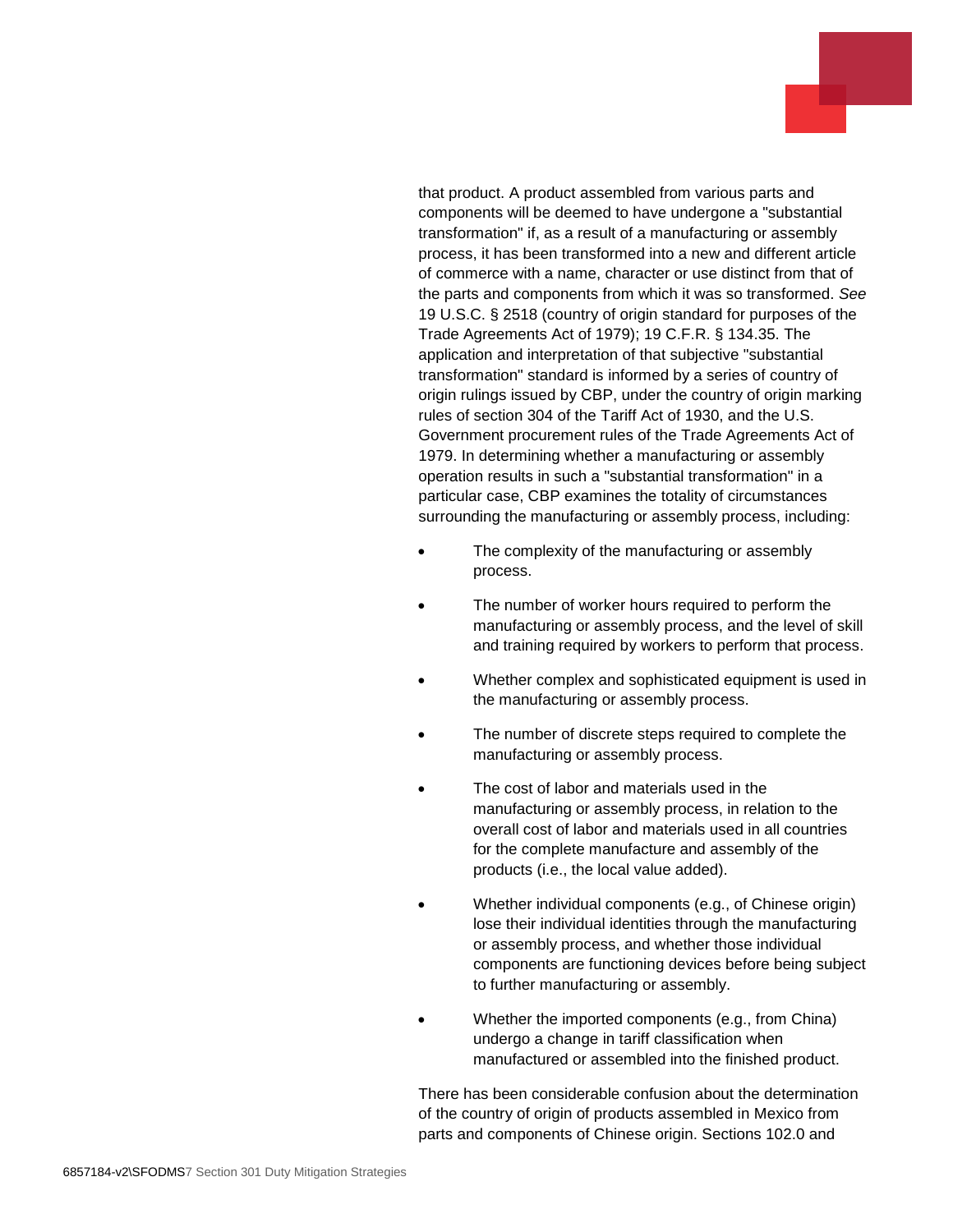134.1(b) of the CBP Regulations indicate that the country of origin of products imported into the United States from another NAFTA country (i.e., Canada or Mexico) is to be determined on the basis of section 102.11 of the CBP Regulations, and the NAFTA rules of origin. In a September 13, 2018 ruling, however, CBP held that, for Section 301 duty purposes, the country of origin of products assembled in Mexico must be determined on the basis of the "substantial transformation" rule described above. *See* HQ H300226 (September 13, 2018). That CBP ruling creates the rather unusual situation in which a product assembled in Mexico from Chinese origin parts and components: (i) may meet the NAFTA rules of origin for marking purposes (i.e., it has undergone the requisite tariff classification shift); but (ii) has not undergone a "substantial transformation" in Mexico. In those circumstances, the product, when imported into the United States, would have to be marked with Mexico as the country of origin, in order to comply with United States country of origin marking requirements, but would have to be declared as a "product of China" for Section 301 duty purposes.

There may also be some confusion as to the circumstances in which the loading of operating system software onto an electronic device is sufficient to constitute a "substantial transformation" of that device. For purposes of developing a Section 301 duty mitigation strategy, the loading of operating system software onto an electronic device may be particularly important where the hardware portion of the device is manufactured and assembled in China, and then the hardware is shipped to a third country where the operating system software is loaded onto the device. In those circumstances, the operating system software may be essential to the functioning of the device, and may constitute a very large portion (perhaps most) of the total value of the finished device.

In its decision in *Data General Corp. v. United States*, 4 CIT 182 (1982), the Court of International Trade held that the **programming** of an electronic device (in that case a programmable read only memory chip or PROM) constituted a substantial transformation of that device for country of origin purposes. In reliance upon that **Data General** decision, it may have been assumed that the downloading of operating system software onto an electronic device was sufficient to constitute a "substantial transformation" of the device. That approach, however, was rejected by CBP in HQ H241177 (December 10, 2013). In that ruling, CBP confirmed that the "programming" of an electronic device may constitute a "substantial transformation" of that device, but held that the downloading of software to a device does not equate with "programming" that device. To the contrary,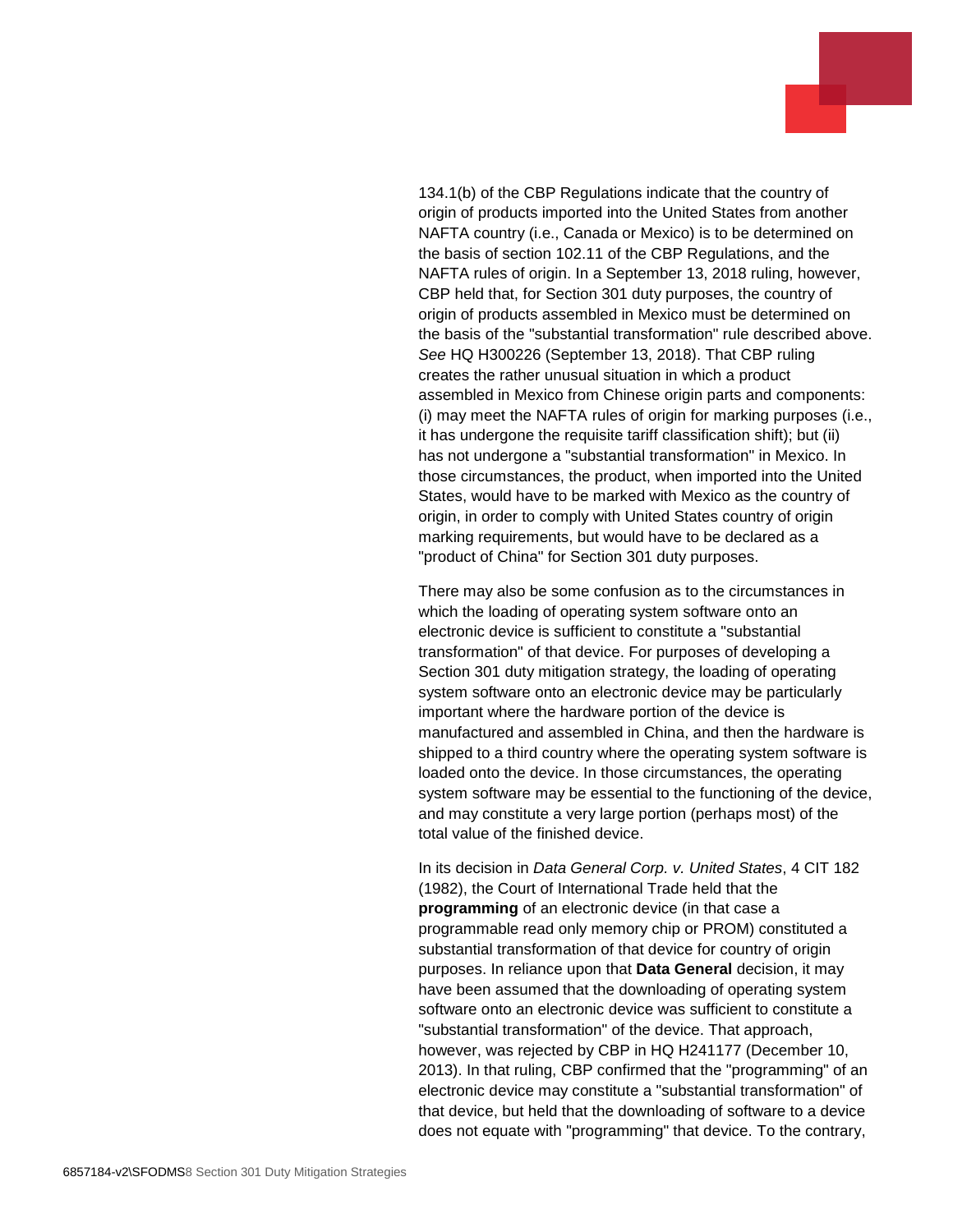

for substantial transformation purposes, programming of an electronic device in a particular country will be deemed to occur only if (i) the software is developed and written in that country; and (ii) the software is then downloaded to the electronic device in that same country.<sup>8</sup>

It should be emphasized that simple assembly or minor processing, as those concepts are defined in section 102.1 of the CBP Regulations, 19 C.F.R. §102.1, will **not** be sufficient to constitute a "substantial transformation" for United States country of origin purposes. For that reason, United States importers that procure products from offshore suppliers or contract manufacturers should view with a good deal of skepticism "facile" solutions that may be offered by those suppliers or contractors to change the country of origin of their products from China to a third country, in order to avoid the impact of the Section 301 duties. Any "substantial transformation" analysis to determine the country of origin of a particular product must be performed on a case-by-case, product-by-product basis with reference to all of the relevant parts and circumstances, especially a detailed consideration of the third country manufacturing or assembly processes.

#### (e) Disaggregation and Final Assembly in the United **States**

The Section 301 duties apply to "products of China", when imported into the United States. To the extent that a United States importer has been importing complete systems from a Chinese vendor, where the full value of those complete systems is now subject to Section 301 duties, the United States importer may consider, as a Section 301 duty mitigation strategy, the "disaggregation" of those complete systems into their constituent components or subassemblies, for purposes of importation into the United States. The potential benefits of such a "disaggregation" approach as a Section 301 duty mitigation strategy include the following:

 If all, or substantially all, of the components or subassemblies are of Chinese origin, the Section 301 duties will only apply to the customs value of those components or subassemblies. If the components or subassemblies are configured and assembled into the complete systems in the United States, the value of the

<sup>&</sup>lt;sup>8</sup> Depending on the relevant parts and circumstances, the downloading of operating system software in a particular country, together with significant hardware assembly operations performed in that country, may be sufficient to constitute a "substantial transformation" of the final product from the parts and components from which it is assembled. *See*, e.g., HQ H282390 (January 30, 2018).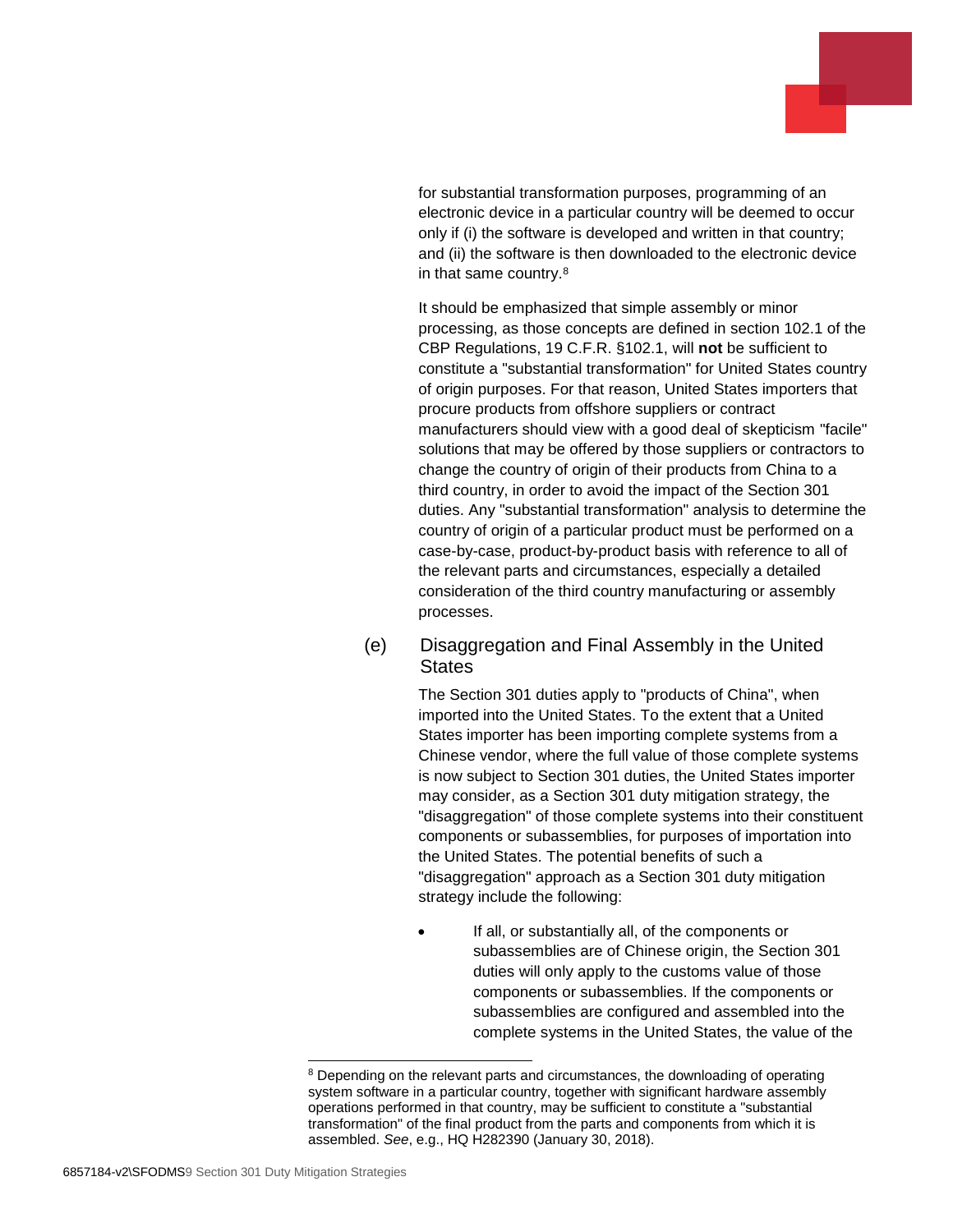

configuration and assembly work done in the United States will not enter into the dutiable value subject to the Section 301 duties.

- As a variation on the foregoing theme, if a key element (and major portion of the value) of the complete systems is the operating system software, then the disaggregation, in the form of loading that operating system software in the United States, after the hardware components have been imported from China, will mean that only the value of the hardware components will be subject to the Section 301 duties (to the extent applicable to that class of merchandise). By contrast, if that operating system software is loaded onto the complete system in China, then the full value of the complete system (both the hardware value and the software value) may be subject to the Section 301 duties.
- If various constituent components or subassemblies of the complete systems originate in one or more countries other than China, the disaggregation approach, with the direct importation of those third country components or subassemblies into the United States, will have the effect of excluding the value of those components or subassemblies from the Section 301 duties. By contrast, if those third country components or subassemblies are imported into China, and then incorporated into the complete systems, in a manufacturing or assembly process that constitutes a "substantial transformation", then the country of origin of the complete systems will be China, potentially subject to Section 301 duties on the full value of the complete systems when imported into the United States.

#### (f) Valuation on the Basis of the First Sale for Export to the United States

Under section 402(b) of the Tariff Act of 1930, as amended, 19 U.S.C. § 1401a(b), the primary method for determining the value for Customs purposes of imported merchandise is the "transaction value". The transaction value of imported merchandise is the actual price paid or payable for that merchandise when it is sold for exportation to the United States (subject to certain statutory adjustments). In most instances, that price is the total amount paid or payable by the United States importer to the foreign seller for that merchandise.

In a multi-tier procurement structure, however, it may be possible to reduce the customs value of merchandise imported from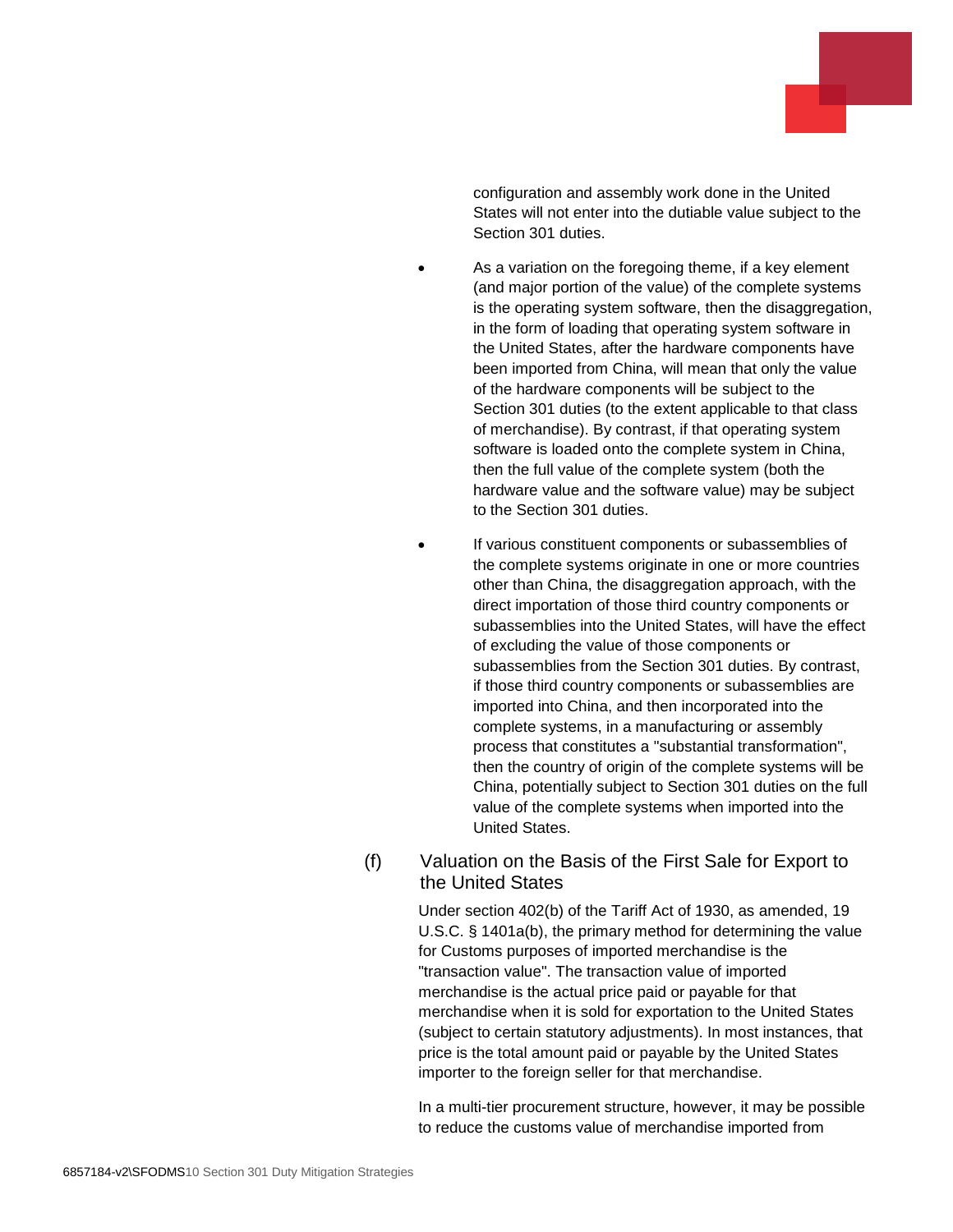China, and therefore the amount that will be subject to Section 301 duties, on the basis of the doctrine of "first sale for export". The opportunity to mitigate the effect of the Section 301 duties on imported Chinese merchandise may therefore arise in circumstances in which a Chinese manufacturer sells the merchandise to an intermediary in a third country, and that intermediary resells the merchandise to the United States importer. In those circumstances, the manufacturer's price of sale to the intermediary, rather than the intermediary's higher resale price to the United States importer, may constitute a bona fide transaction value for United States customs purposes when the merchandise is imported into the United States<sup>9</sup> (i.e., valuation on the basis of the "first sale").

In a General Notice, published as T.D. 96-87 (December 13, 1996), CBP identified the following three conditions which must be satisfied in order for an importer to declare the value of imported merchandise for customs purposes on the basis of the price of sale of that merchandise from the foreign manufacturer to a third country intermediary:

- There must be a bona fide sale of the merchandise by the manufacturer to the intermediary.
- The manufacturer and the intermediary must deal with each other with respect to the purchase and sale of the merchandise at "arm's length".<sup>10</sup>
- At the time of the sales transaction between the manufacturer and the intermediary, the merchandise must be clearly destined (irrevocably committed) to exportation to the United States.

If a United States company that imports Chinese origin products that are subject to Section 301 duties in a multi-tier procurement arrangement can demonstrate that the procurement arrangements satisfy the foregoing conditions, that United States company may effectively reduce the burden of the Section 301 duties by declaring the value of the imported Chinese products on the basis of the (lower) price paid or payable by the intermediary in the first sale.

<sup>9</sup> *See*, e.g., *Nisshio Iwai American Corporation v. United States*, 982 F.2d 505 (Fed. Cir. 1992).

<sup>&</sup>lt;sup>10</sup> Where the manufacturer and the intermediary are unrelated parties, CBP will consider that the sale was conducted at arm's length. If those two parties are related, however, then it will be necessary to demonstrate to CBP that the relationship between the parties did not affect the price of the merchandise, as provided in section 402(b)(2)(B) of the Tariff Act, 19 U.S.C. § 1401a(b)(2)(B).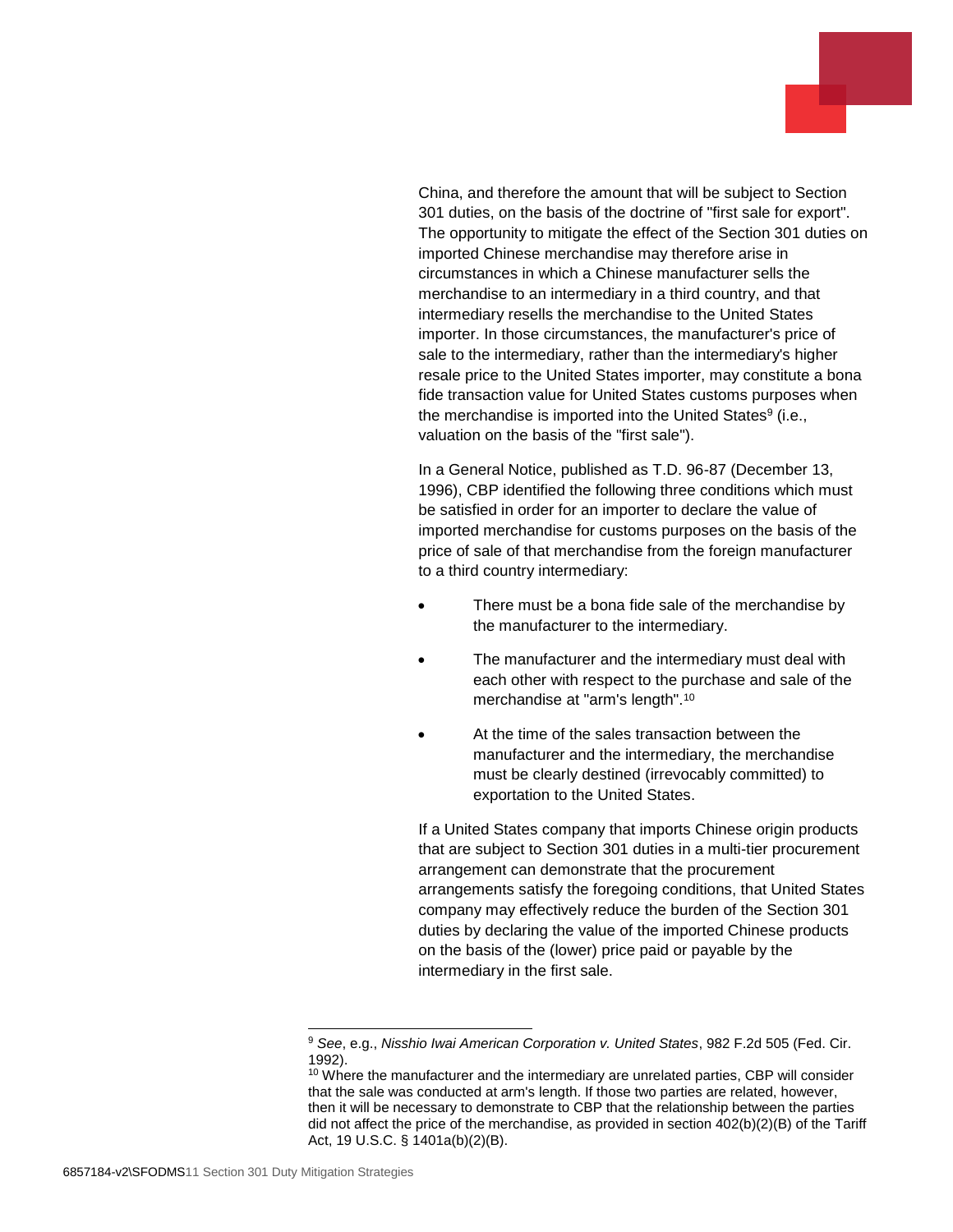#### (g) Customs Duty Preference under Subheading 9802.00.80, HTSUS

Subheading 9802.00.80, HTSUS establishes a special duty preference for certain imported merchandise assembled abroad from United States origin fabricated components. *Ad valorem* duties on imported products that meet the requirements of subheading 9802.00.80 are assessed on the full customs value of those imported products, **less** the value of the United States origin components. Subheading 9802.00.80, HTSUS may, therefore, provide some Section 301 duty mitigation for products assembled in China from United States origin components that meet the requirements of that United States tariff provision and the implementing provisions of the CBP Regulations, 19 C.F.R. §§10.13 et seq. By a notice dated July 3, 2018, **Cargo Systems Managing Service #18-000419 -- Update: Section 301 Trade Remedies to be Assessed on Certain Products from China 7/6/18**, CBP stated that the Section 301 duties shall not apply to products for which entry is properly claimed under a heading or subheading in Chapter 98 (i.e., including 9802.00.80, HTSUS). A CBP FAQ on the application of the Section 301 duties amplifies that **Cargo Systems Managing Service** notice, and explains that: "For heading 9802.00.80, the additional duties apply to the value of the article less the cost or value of such products of the United States, as described in heading 9802.00.80."

The duty preference of subheading 9802.00.80, HTSUS is implemented by section 10.13 of the CBP Regulations, which identifies the following conditions for qualification of merchandise assembled abroad for the duty preference when imported into the United States.

- The United States origin fabricated components must be in condition ready for assembly without further fabrication at the time of exportation from the United States.
- The fabricated components may not lose their physical identity through the assembly process.
- The fabricated components have not been advanced in value or improved in condition abroad, except (i) by the assembly process; and (ii) by operations incidental to the assembly process.

The duty preference is, therefore, only available when the United States origin fabricated components are "assembled" abroad. The concept of such "assembly" is defined in section 10.16 of the CBP Regulations, 19 C.F.R. §10.16, as the joining or fitting together of solid components, and may include welding,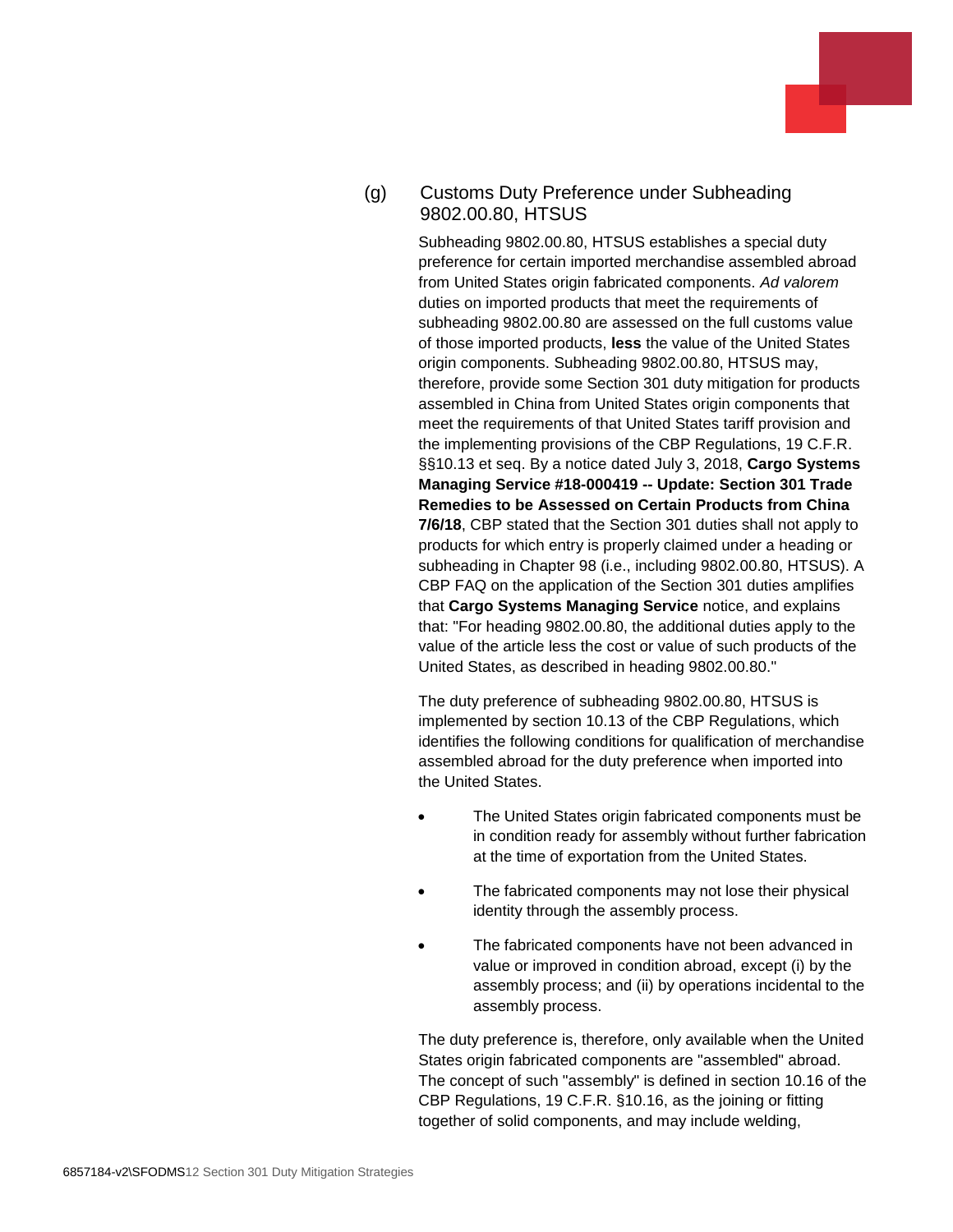soldering, riveting, force fitting, gluing, laminating, sewing or the use of fasteners. Products assembled abroad will not be disqualified from the duty preference of subheading 9802.00.80, HTSUS if they are subject to "operations incidental to assembly", as provided in section 10.16(b) of the CBP Regulations.<sup>11</sup>

If products assembled in China from United States origin fabricated components meet the foregoing conditions, and therefore qualify for the duty preference of subheading 9802.00.80, HTSUS, then the dutiable value of the products (which may be subject to the Section 301 duties) when imported into the United States, will be: (i) the full customs value of the products (i.e., the price paid or payable when sold for exportation to the United States); less (ii) the cost or value of the United States origin fabricated components. The cost or value of the United States origin fabricated components is either (i) the price paid or payable for those components, f.o.b. United States port of exportation; or (ii) if the components are not sold, the value of those components at the time of export shipment from the United States.

The use of subheading 9802.00.80, HTSUS may be of particular value, as a Section 301 duty mitigation strategy, for semiconductor companies that "fab" the wafers for their products in the United States, and then have those wafers assembled into finished integrated circuits in China. There is specific authority, in the form of examples in the CBP Regulations, and in various rulings issued by CBP, for the position that the assembly of die and wafers into finished integrated circuits may qualify as an "assembly" process under section 10.16 of the CBP Regulations for purposes of the duty preference of subheading 9802.00.80, HTSUS. *See* 19 C.F.R. §10.14, example 2, 19 C.F.R. § 10.16(d), example; HQ W563527 (September 29, 2006); NY C89860 (July 31, 1998); NY C86075 (April 7, 1998); HQ 559071 (August 25, 1995).

<sup>&</sup>lt;sup>11</sup> Section 10.16(b) of the CBP Regulations, 19 C.F.R. § 10.16(b), identifies the following activities as "operations incidental to assembly":

<sup>(1)</sup> cleaning,

<sup>(2)</sup> removal of rust, grease, paint or other preservative coating,

<sup>(3)</sup> application of paint or preservative coating, including preservative metallic coating, lubricants, or protective encapsulation,

<sup>(4)</sup> trimming, filing or cutting off of small amounts of excess materials,

<sup>(5)</sup> adjustments in the shape or form of a component to the extent required by the assembly being performed abroad,

<sup>(6)</sup> cutting to length of wire, thread, tape, foil, and similar products exported in continuous length; separation by cutting of finished components, such as prestamped integrated circuit lead frames exported in multiple unit strips;

<sup>(7)</sup> final calibration, testing, marking, sorting, pressing, and folding assembled articles.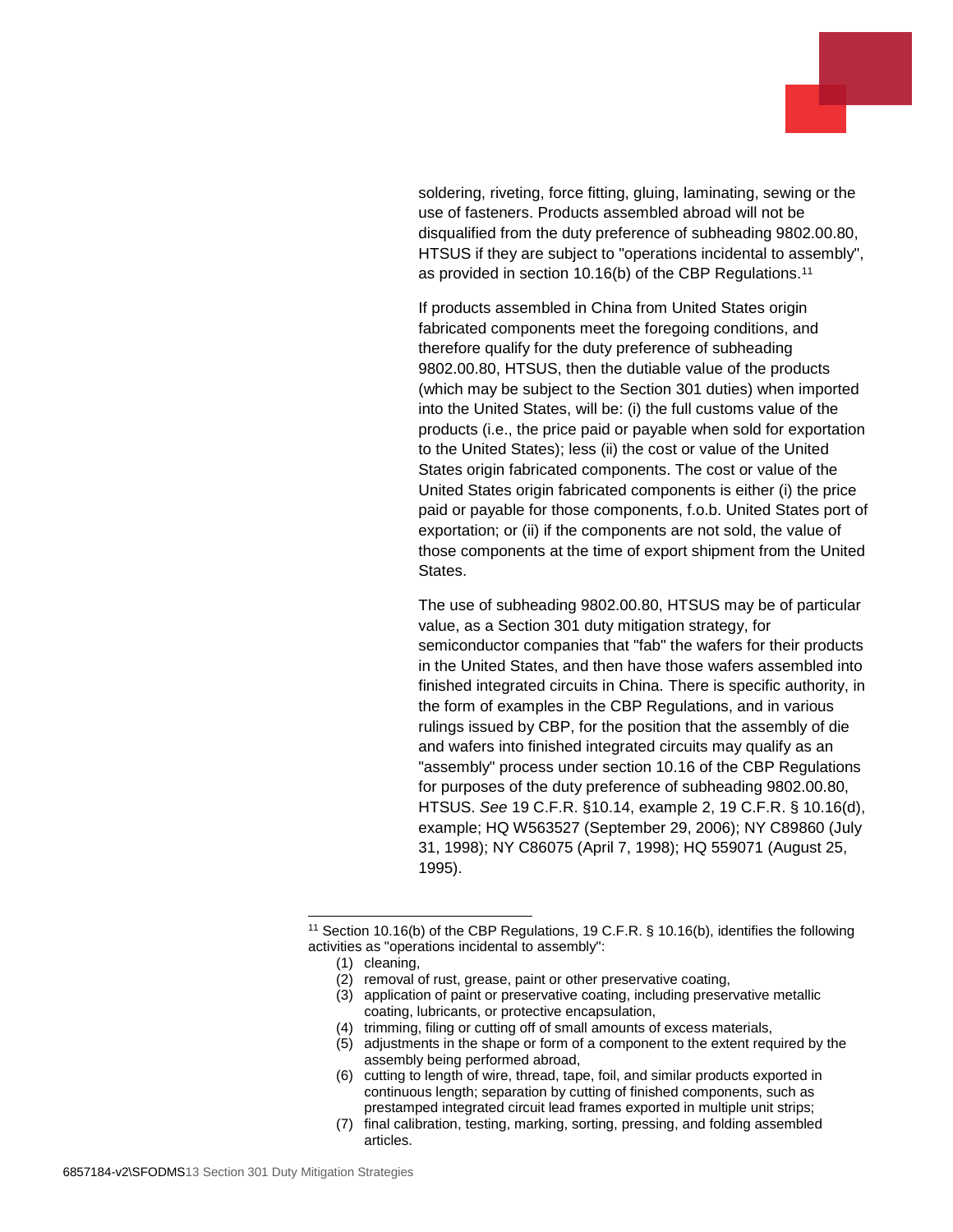#### (h) Duty Drawback on Products Imported from China and Subsequently Exported

Section 313 of the Tariff Act of 1930, as amended, 19 U.S.C. §1313, and Part 191 of the CBP Regulations, 19 C.F.R. Part 191, authorize the drawback of duties paid on importation of merchandise into the United States when that merchandise is subsequently exported either: (i) as incorporated into products manufactured in the United States (i.e., manufacturing drawback); or (ii) in the same condition as originally imported (i.e., unused merchandise or same condition drawback). The drawback statute allows the recovery of 99% of the duties originally paid on the imported merchandise, when that merchandise is subsequently exported, subject to the various conditions and requirements set forth in Part 191 of the CBP Regulations.<sup>12</sup>

The **CBP Cargo Systems Managing Service** #18-000409 notice on the Section 301 duties specifically provides that those Section 301 duties are eligible for duty drawback. For those United States companies that import products from China that are subject to the Section 301 duties for use in the manufacture of finished goods in the United States at least some of which may be exported<sup>13</sup>, or for subsequent global distribution from the United States, a duty drawback plan may, therefore, be a key Section 301 duty mitigation strategy. For those products imported from China and subject to Section 301 duties, and then subsequently exported from the United States, the United States company with an approved drawback plan will be able to recover 99% of the Section 301 duties paid.

As a variation on this theme of Section 301 duty mitigation with respect to products imported into the United States and then subsequently exported, a company that uses the United States as a global distribution hub may also wish to consider operating that global distribution hub in a Foreign Trade Zone ("FTZ"). Products imported from China into an FTZ, and then

<sup>&</sup>lt;sup>12</sup> Products manufactured in the United States which incorporate imported parts and components must be exported within 5 years of the date of importation of those parts and components to be eligible for duty drawbacks under the manufacturing drawback statute and regulations, 19 U.S.C. § 1313(i); 19 C.F.R. § 191.27(a). Products imported into United States and subsequently exported in the same condition must be exported within 3 years of the date if importation in order to be eligible for duty drawback under the unused merchandise drawback statute and regulations, 19. U.S.C. § 1313(j)(1)(A); 19 C.F.R. § 191.31(b).

<sup>&</sup>lt;sup>13</sup> A company that seeks to claim duty drawback on exportation of products manufactured in the United States, using imported components that are subject to duties, including Section 301 duties, must operate under a manufacturing drawback ruling from CBP, either pursuant to a letter of notification to operate under one of the general manufacturing drawback rulings published in the Appendix to Part 191 of the CBP Regulations, or under a specific manufacturing drawback ruling obtained from CBP under section 191.8 of the CBP Regulations, 19 C.F.R. § 191.8.